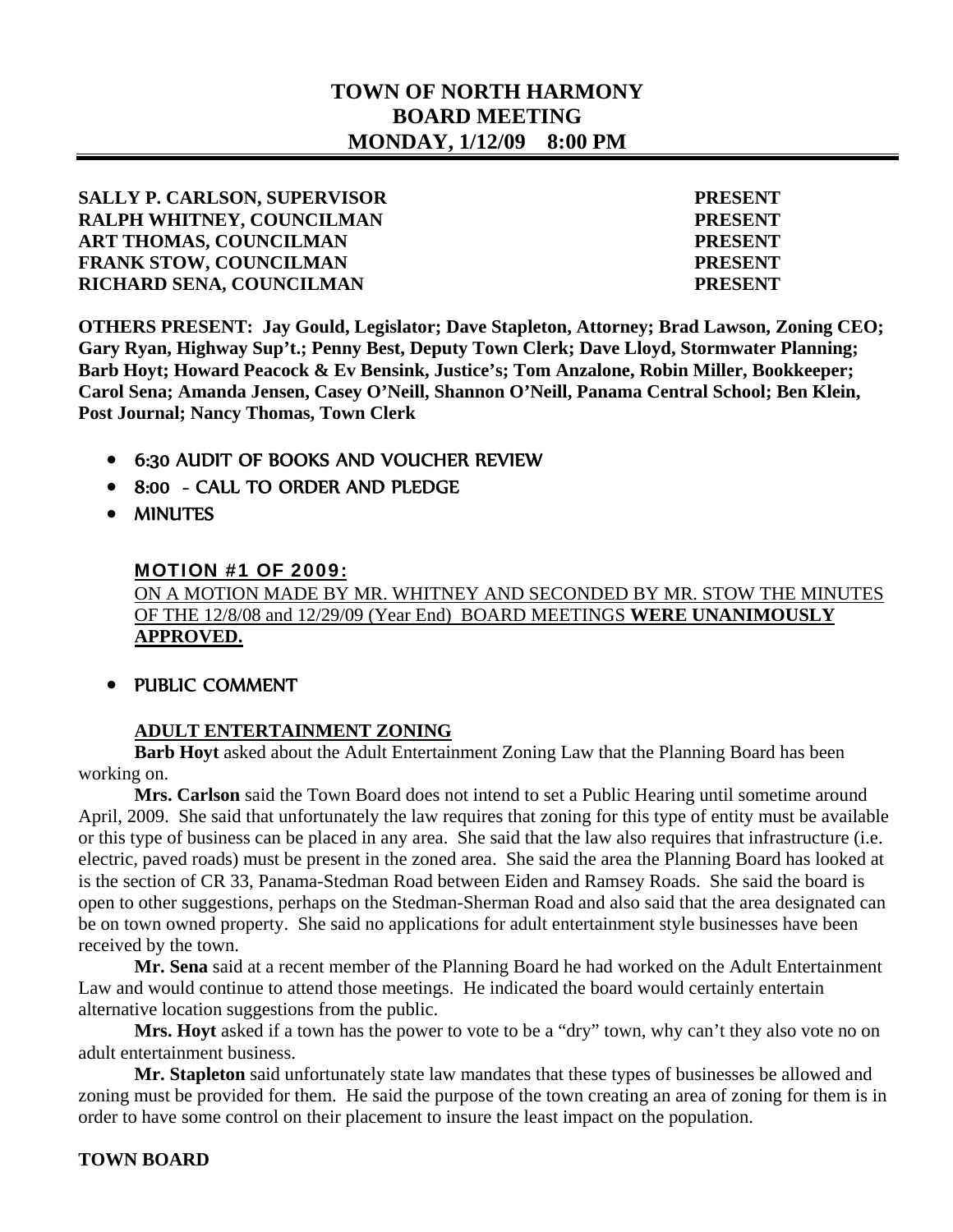#### **1/12/09 (Pg. 2)**

 **Mr. Stow** noted there had been a great deal of controversy on the location of an Adult Entertainment business in Ripley because of the proximity to a school.

**Mr. Whitney** said because Ripley had no zoning for this type of business in place they could not prevent the location of the Adult Entertainment store. He said North Harmony is trying to avoid this type of situation.

**Mr. Lawson** said that the Draft Adult Entertainment Law should be reviewed by those concerned.

**Mrs. Thomas** said she would copy and make it available to those interested upon request.

**Mr. Anzalone** said the area between Eiden and Ramsey Roads is zoned Ag/Residential and asked if other types of businesses commercial/retail would be allowed there.

**Mrs. Carlson** said there is already a retail/commercial area near the expressway and those types of businesses would not be allowed in the Adult Entertainment District. She also stated it would be a floating district.

**Mr. Stapleton** said technically if the town zoned the area commercial, you could put another type of business there.

## 2009 REORGANIZATION – APPOINTMENTS/WAGES

 *(A copy of the Reorganization schedule is included in the Minute Book)*

**Mrs. Carlson** advised that there have been some changes to the committees.

**Mr. Sena** agreed to serve on the Youth Recreation committee.

**Mrs. Thomas** said **Mr. Churchill's** term on the Zoning Board of Appeals had expired on 12/31/08, and he has decided not to serve for another term. She said that perhaps **Bill Adamson,** alternate on that board would be interested in his position.

## MOTION #2 OF 2009

 ON A MOTION MADE BY MR. WHITNEY AND SECONDED BY MR. THOMAS THE 2009 REORGANIZATION AND APPOINTMENTS/WAGES SCHEDULE WAS **ADOPTED UNANIMOUSLY.**

#### CORRESPONDENCE:

#### **1. NYS DOT – CHIPS \$108,106.48 (down \$509.09)**

## **2. ACCESS CH5**

 **Mrs. Carlson** said Access CH5 is requesting 501-C3 Non-Profit status and are requesting the town's continued funding support of \$2,000. She said they also want to move their location to the Town of Chautauqua office building.

## MOTION #3 OF 2009

ON A MOTION MADE BY MR. THOMAS AND SECONDED BY MR. STOW, FUNDING IN THE BUGETED AMOUNT OF \$2,000 WAS APPROVED FOR ACCESS CH5. **THE MOTION WAS CARRIED UNANIMOUSLY.**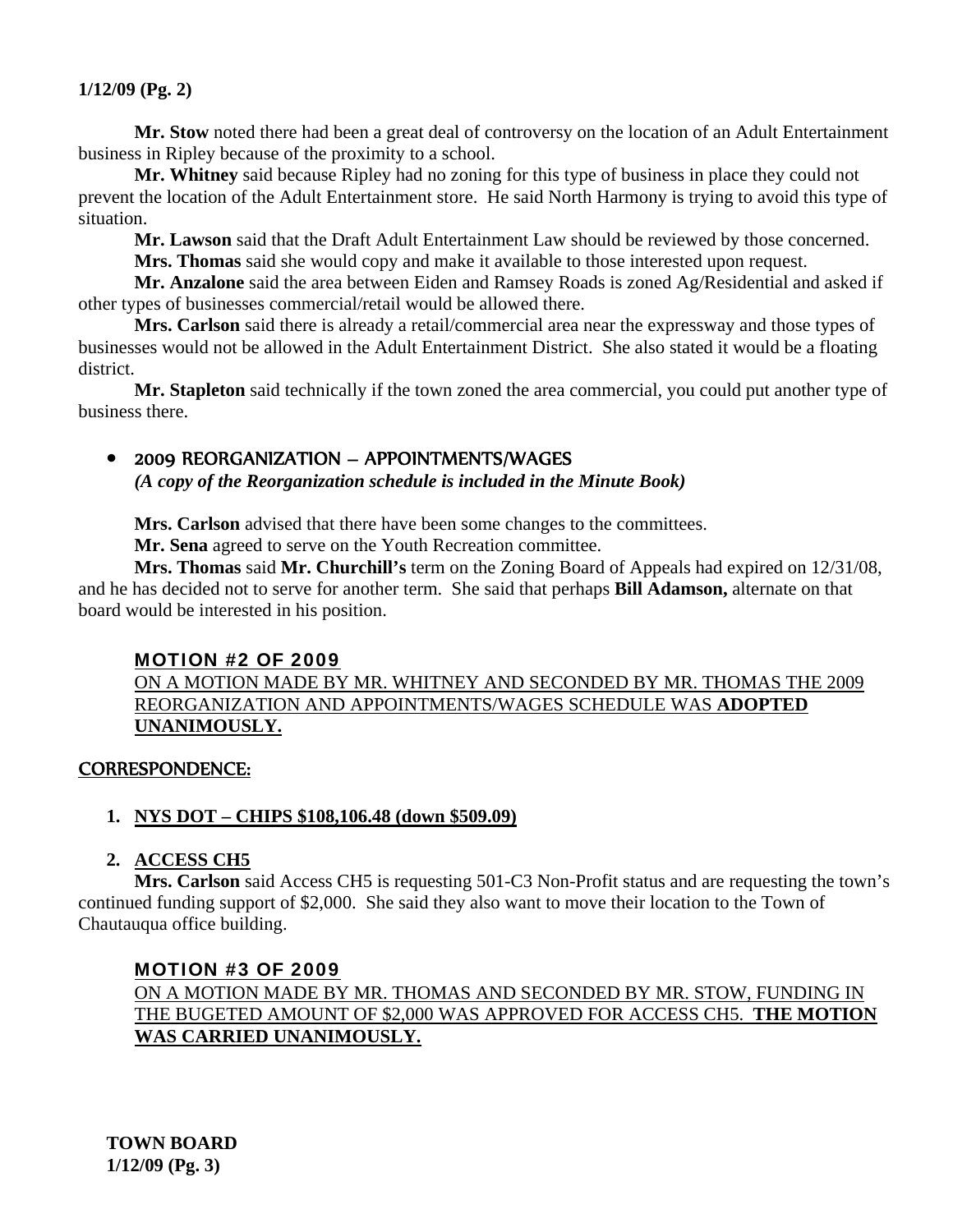## **3. NYMIR**

 **Mrs. Carlson** said they are going to start returning a substantial portion of the town's initial capital contribution. She said Randy Graham of Mayville Tremaine will be present at the February board meeting to explain the implications of this step. She said this should save the town some money.

## **4. CHAUTAUQUA CO. FINANCE – MORTGAGE TAX RECEIVED \$26,688.40 (Was \$48,500 <-\$19,811.60>) Mortgage Tax receipts down \$15,561.60 from 2007**

## **5. LETTER TO LYLE JENSEN FROM BRAD LAWSON**

 **Mr. Lawson** said Mr. Jensen has not responded to his letter at this time. He explained that there were several on-going issues involved. Mr. Jensen stated in his letter water from Mr. Sample's property was coming onto his land and Mr. Lawson said after his investigation it appeared that in fact after a heavy downpour the water appeared to be coming more from Mr. Jensen's property. He said that Mr. Jensen complained that drainage ditches installed by Mr. Sample were harming his property. Mr. Lawson said it appeared to him that the ditches did more to improve Mr. Jensen's property than harm it. He said Mr. Jensen had also mentioned problems with Mr. Sample's snow removal. Mr. Lawson said he has advised Mr. Jensen that the matter appears to be more of a civil nature than a town matter.

## **6. NOVEMBER, 2008 ASSESSOR PROPERTY TRANSFERS – ALL SALES MORE THAN ASSESSED VALUE**

 **Mr. Sena** asked about the 2009 tax bills and how the equalization rate of 89.5% is reflected.

**Mrs. Carlson** said on certain taxes the equalization rate applies. She said there are 29 towns paying county tax. The Town of Chautauqua is at 100% equalization rate and North Harmony is at 89.5% based on sales and assessment. She said if you have a \$100,000 home and it sells for \$200,000, the equalization rate will drop. In order to "level the field" so that all are paying on the same basis, N.H. tax rate per \$1,000 of assessed value is increased by 10.5% to equalize it at the 100%. She said the only time it does not apply is on town tax where all are assessed at the same rate. She said it applies to school and county tax where there is more than one entity involved.

**Mrs. Thomas** said on the tax bill where assessed value, full market value and equalization rate lines appear, you will find that the difference between the assessed and full market value is the percentage difference between the 89.5 and 100% equalization rate. She said you are paying county taxes on the full market value.

# **7. SENATOR SCHUMER - National Leadership Grant**

- **Gang Resistance**
- **America's History and Cultural Organization**

# **8. PLANNING BOARD MINUTES 12/9/08**

## **9. TIME WARNER**

Changes being discussed on rate increases.

# **10. GREG EDWARDS, COUNTY EXEC.**

 **Mrs. Carlson** said this letter was to inform the town that there are infrastructure monies available to stimulate and create jobs and improve the economy. She said she has sent letters to both Senator Schumer and Congressman Brian Higgins asking that the town be considered for extension of the sewer district. She said she has received a call from the South and Center Sewer District and their board will endorse her

**TOWN BOARD 1/12/09 (Pg. 4)**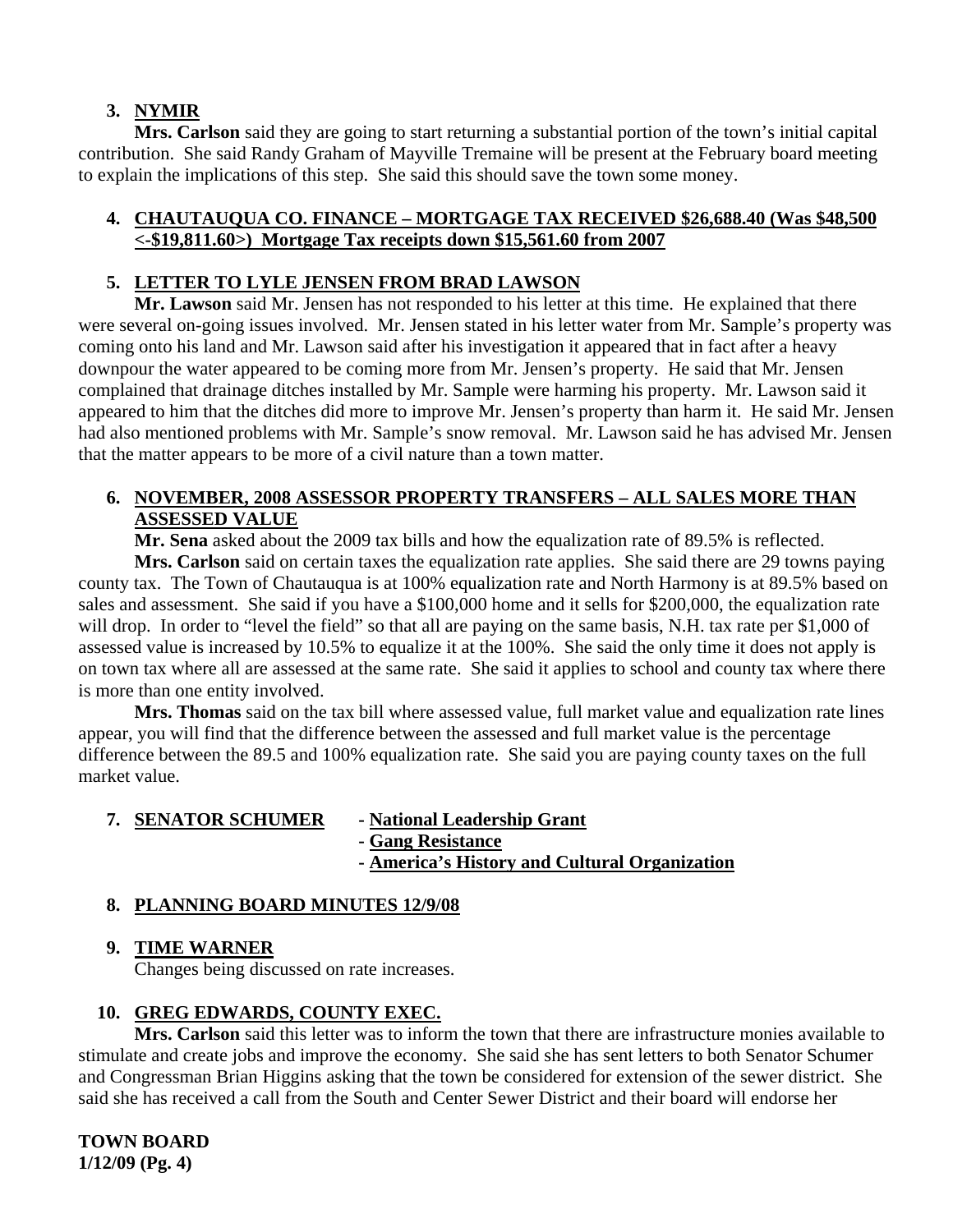request. She said they also suggested that a letter be sent asking that the sewer line be extended into Ashville also. She said she would send that letter tomorrow.

- **11. NEWSLETTERS :** Rural Futures
	-
	- **Chautauqua Co. Fire Services**
	- **Town Topics**

#### **12. PETE SMITH – CHENEY'S POINT (Letter concerning property tax cuts) Mrs. Carlson** said she would certainly consider it during next year's budget process.

# **13. TIME WARNER – MERGER OF SUBSIDIARIES AND CHANNEL NEGOTIATIONS**

# OLD BUSINESS:

**FINAL TRANSFERS FOR 2008** *(Approved at 12/29/08 Year End Meeting)*

# **CLMC SIGN FOR VICTORIA ROAD PROJECT**

**Mr. Lloyd** presented the sign for the cooperative CLMC Victoria Road project which will be placed on Victoria at a position to be discussed. Mr. Lloyd said it could be placed on the town road just below the project.

# **SUBMETERING - DOES IT APPLY**

 **Mr. Lawson** said it would not apply to the town because we do not own any meters or sell electric to others. He said it would apply to Chautauqua Campgrounds.

## **SCHEDULE COMMITTEE MEETING ON EMPLOYEE HANDBOOK – TUES. 1/27/09 AT 6:30 PM**

• NEW BUSINESS:

# **BOARD AUTHORIZATIONS: - Schedule of Board Meeting Dates 2009**

 **Mrs. Thomas** said she would place a legal notice announcing the following dates for Town Board Meetings for 2009: 1/12/09; 2/9/09; 3/9/09; 4/6/09 (Easter); 5/11/09; 6/8/09; 7/13/09; 8/10/09; 9/14/09; 10/12/09; 11/9/09 and 12/14/09.

# **- Town Officials to attend monthly meetings**

 **Authorize Highway Dept. to: - Bid for Materials – County**

 **- Sign Agreement to Spend Highway Budget Funds - Post Roads**

- 
- **Attend Highway School**

# MOTION #4 OF 2009:

MR. THOMAS MOTIONED TO APPROVE THE SCHEDULE OF BOARD MEETING DATES FOR 2009; AUTHORIZE TOWN OFFICIALS TO ATTEND MONTHLY MEETINGS; AUTHORIZE THE HIGHWAY DEPARTMENT TO BID FOR MATERIALS AT COUNTY,

# **TOWN BOARD**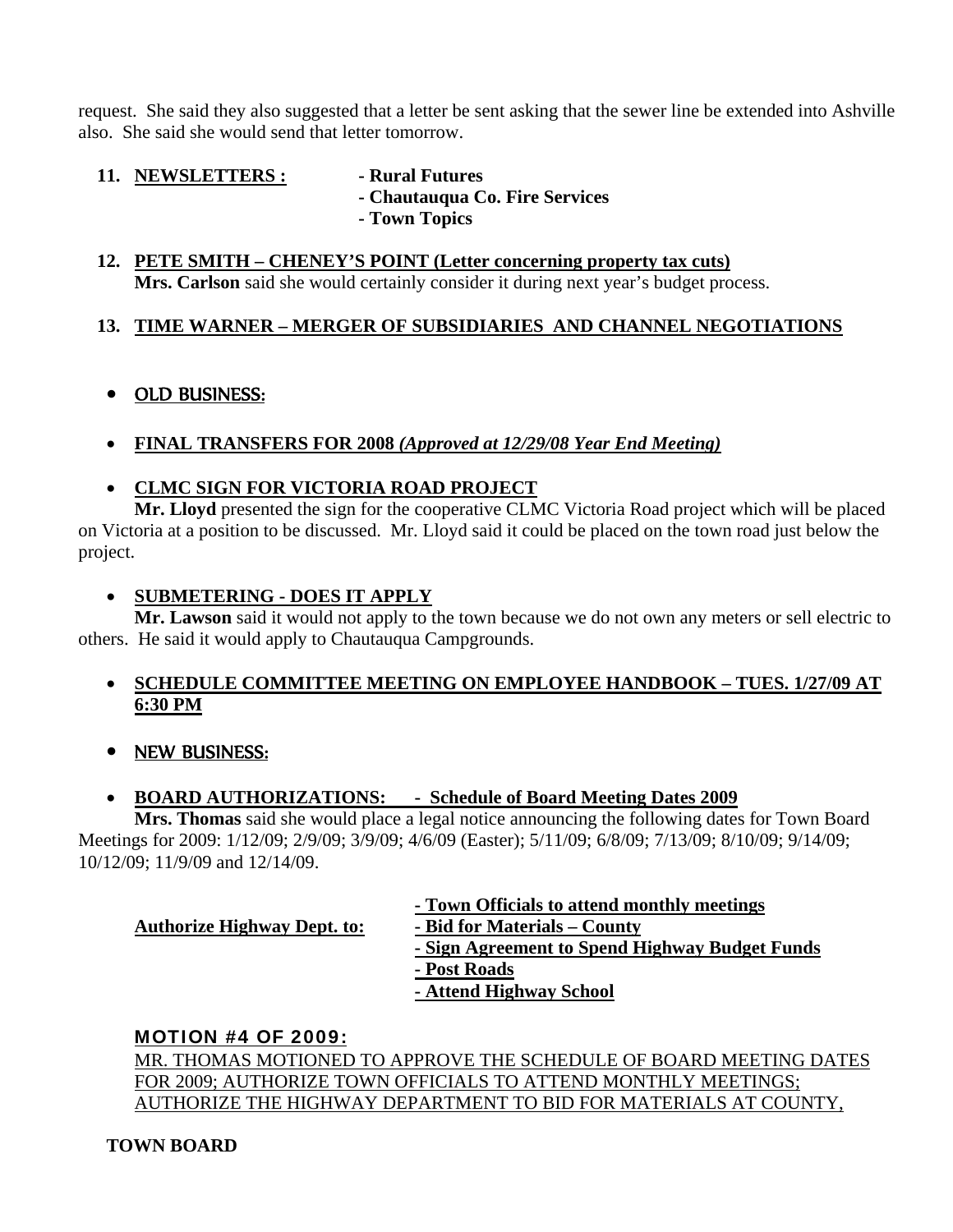## **1/12/09 (Pg. 5)**

### STATE OR TOWN BIDS; AUTHORIZE AGREEMENT TO SPEND BUDGETED HIGHWAY FUNDS FOR HIGHWAY PURPOSES; AUTHORIZE HIGHWAY SUP'T. TO POST ROADS; AND AUTHORIZE HIGHWAY SUP'T. ATTENDANCE AT HIGHWAY SCHOOL. MR. SENA SECONDED **AND THE MOTION WAS CARRIED UNANIMOUSLY.**

#### **COLD WAR VETERAN'S EXEMPTION**

 **Mrs. Carlson** said the County has adopted a resolution for a Cold War Veteran's exemption. **Mr. Stapleton** said the Real Property Tax Law was amended to provide some Cold War Veteran's and Disabled Veteran's levels of tax exemption. He said the town must pass a local law 90 days before the next taxable status date (3/1/09). He said Randy Holcomb, Assessor has suggested that the town pass the local law after public hearing sometime during the summer of 2009 so that it will become effective 3/1/10. Mr. Holcomb also requested that the town adopt the same levels of exemption as the county which are \$6,000 for the Cold War Vet and \$20,000 for the Disabled Vet (15% of the taxable value up to those maximum amounts).

**Mrs. Carlson** said copies of the county resolution would be provided to board members and it will be added to the May Agenda. She said specific dates of service will be available at that time.

**Mr. Gould** said the veterans affected are Korean War through Desert Storm. He said this is to cover veterans involved in actions that are considered conflicts and not war. He also noted that the exemption is only allowable for a 10 year period from the initial sign up and after that veterans will have to re-apply.

## **CONTRACT RENEWAL FOR DON MCCORD (Planning Board Consultant)**

#### MOTION #5 OF 2009:

MR. SENA MOTIONED TO ENTER INTO A CONTRACT WITH DON MCCORD FOR 2009 FOR CONSULTING SERVICES TO THE PLANNING BOARD AT AN HOURLY PAYMENT RATE OF . MR. WHITNEY SECONDED **AND THE MOTION WAS CARRIED UNANIMOUSLY.**

#### **AUDIT OF BOOKS (Justice, Town Clerk, Supervisor)**

 **Mrs. Carlson** said in the future it would be a good idea to have the books available to the board members a few days earlier so that adequate time could be allowed for review by each member. She said that the Uniform Court System requirement that the books be audited early in January places time constraints on the review. Mrs. Carlson said there are not the same requirements to audit with the Town Clerk and Supervisor Books, but she feels it is a good practice.

**Mr. Bensink** said that he would like to have an independent paid audit of the Justice Books and feels that is what the Court System really wants. He said he did not know if the town or the Court System would be responsible for the expense. Mr. Bensink said Mr. Thomas has been helping them audit their books on a monthly basis.

**Mr. Thomas** said historically the Comptroller's office has audited the Courts Books approximately every 4 years. He said the Court System wants the books audited by January  $10^{th}$  each year.

**Mr. Whitney** questioned whether all the board had reviewed and audited the books. He asked if it was necessary that all board members participate in the audit.

**Mrs. Carlson** and **Mr. Thomas** stated they had both reviewed the Justice Books. **Mrs. Carlson**  suggested the motion could be worded as a motion to tentatively approve the audit and if any major red flags appear, that the justices be brought in for further review.

**TOWN BOARD 1/12/09 (Page 6)**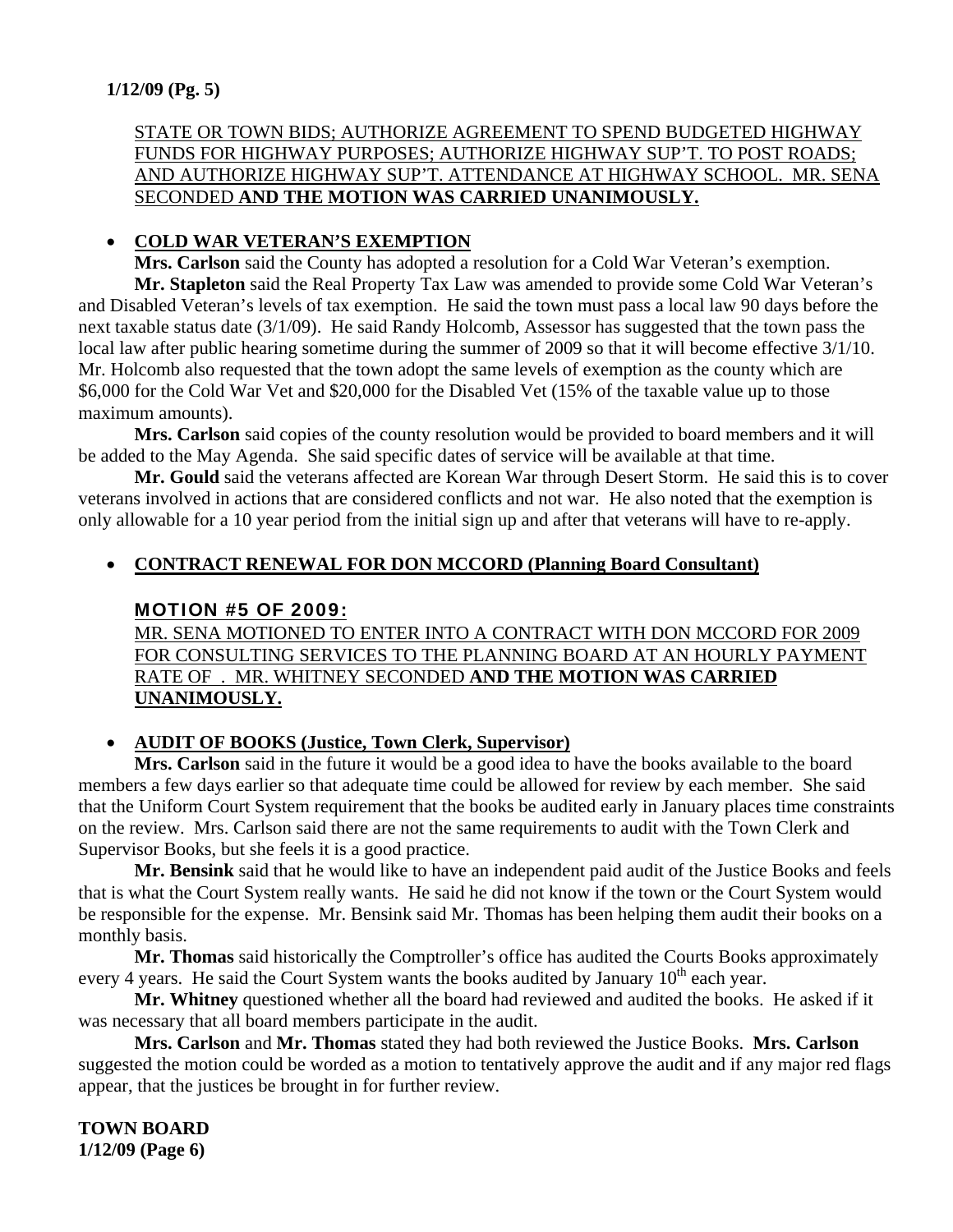**There was general discussion of the requirements necessary to approve the audit and audit procedures and practices used in the past.** 

# MOTION #6 OF 2009:

MRS. CARLSON MOTIONED THAT THE AUDIT OF THE JUSTICE COURT BOOKS BE ACCEPTED, PENDING FURTHER REVIEW BY MR. WHITNEY, MR. STOW AND MR. SENA. MR. THOMAS SECONDED AND **THE MOTION WAS CARRIED BY A VOTE OF FOUR YES, (Mrs. Carlson, Mr. Thomas, Mr. Whitney, Mr. Sena) AND ONE NO (Mr. Stow).**

- **ADOPT SECONDARY STUDY ON THE EFFECTS OF ADULT ORIENTED BUSINESS**
- **SCHEDULE PUBLIC HEARING ON ADULT ENTERTAINMENT LAW (2/2/09)**
- **SCHEDULE PUBLIC HEARING ON LOCAL LAW GOVERNING WIND ENERGY Mr. Stapleton** said the SEQRA hearing should be held before the Public Hearing is scheduled. **Mrs. Carlson** said she wants to wait until the board has received adequate time to review the Draft

Law.

**Mr. Sena** said he would discuss scheduling the SEQRA hearing with the Planning Board on Tuesday.

# MOTION #7 OF 2009:

MRS. CARLSON MOTIONED TO TABLE ACTION ON THE FOLLOWING: ADOPTION OF SECONDARY STUDY ON THE EFFECTS OF ADULT ORIENTED BUSINESS; SCHEDULE OF PUBLIC HEARING ON ADULT ENTERTAINMENT LAW; AND SCHEDULE OF PUBLIC HEARING ON LOCAL LAW GOVERNING WIND ENERGY (until SEQRA hearing is held). MR. THOMAS SECONDED **AND THE MOTION WAS CARRIED UNANIMOUSLY.**

**ZONING BOARD OF APPEALS APPOINTMENTS: Roger Vaillancourt & John Churchill**

 **Mrs. Thomas** said Roger Vaillancourt has agreed to serve another term on the Zoning Board of Appeals. She said Mr. Churchill has decided not to renew his term. She said Bill Adamson, Alternate may be interested in the vacant position.

# MOTION #8 OF 2009:

ON A MOTION MADE BY MR. STOW AND SECONDED BY MR. SENA, ROGER VAILLANCOURT WAS APPOINTED TO A 7 YEAR TERM (2009-2015) ON THE ZONING BOARD OF APPEALS. **THE MOTION WAS CARRIED UNANIMOUSLY.**

**PLANNING BOARD APPOINTMENTS: John Warner**

# MOTION # 9 OF 2009:

ON A MOTION MADE BY MR. SENA AND SECONDED BY MR. WHITNEY, JOHN WARNER WAS APPOINTED TO A 7 YEAR TERM (2009-2015) ON THE PLANNING BOARD. **THE MOTION WAS CARRIED UNANIMOUSLY.**

 **2009 TOWN/COUNTY TAX WARRANT RECEIVED BY TOWN CLERK WARRANT AMOUNT \$3,103,594.72 RATE \$13.18/\$1,000 (2008 \$2,830,112.75 Rate (\$12.14) TOWN BOARD 1/12/09 (Pg. 7)**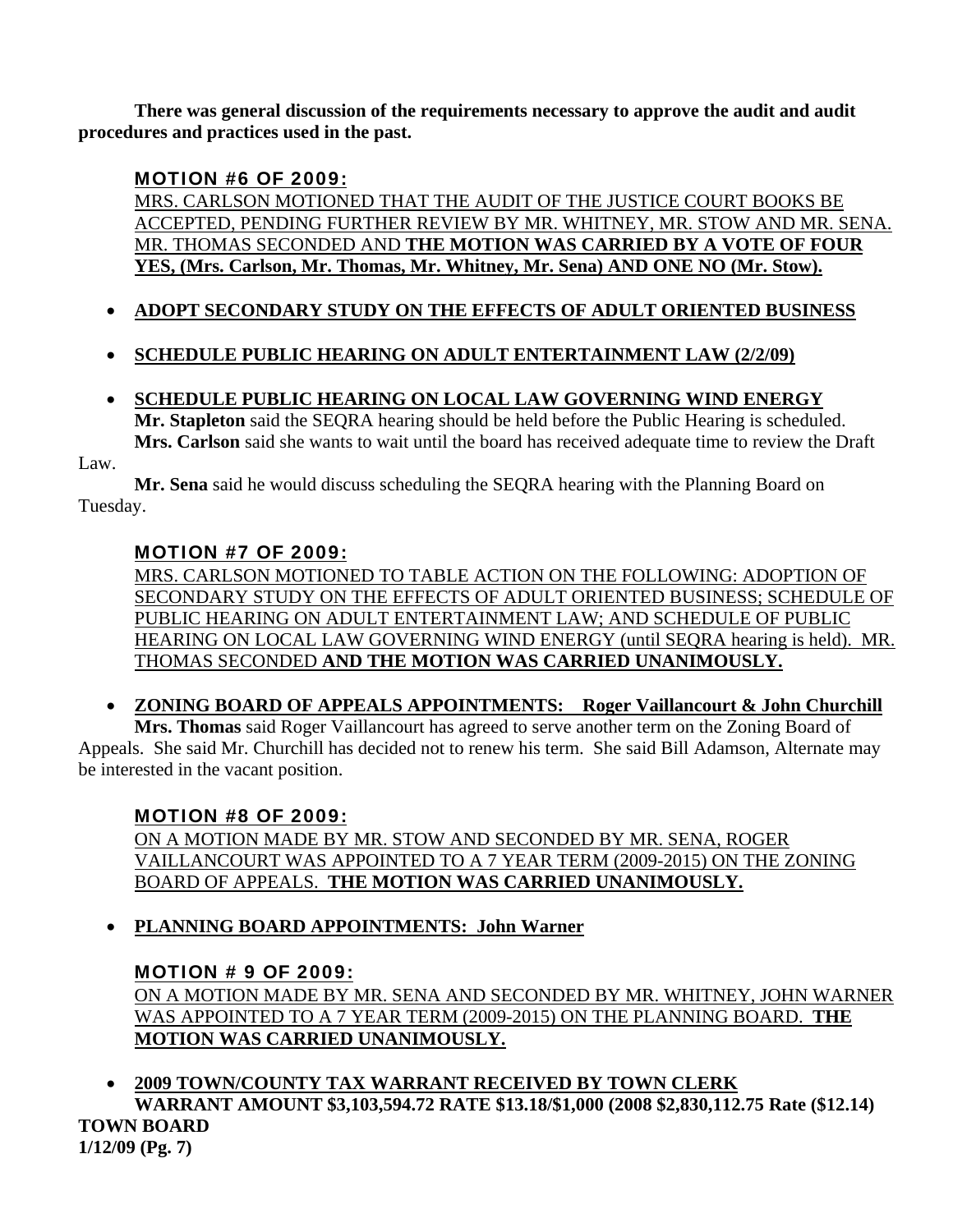## **TOWN OF BUSTI – ASSESSOR CONTRACT AT \$24,000/YR. (Randy Holcomb)**

## MOTION #10 OF 2009:

ON A MOTION MADE BY MR. STOW AND SECONDED BY MR. WHITNEY, THE SUPERVISOR WAS AUTHORIZED TO ENTER INTO A CONTRACT WITH THE TOWN OF BUSTI FOR ASSESSING SERVICES AT \$24,000 PER YEAR. **THE MOTION WAS CARRIED UNANIMOUSLY.**

## REPORTS:

## **JAY GOULD, LEGISLATOR:**

 **Mr. Gould** said the following has occurred in the Legislature:

- Resolution to appoint Warren Rilos and James Jackson as Chautauqua Co. Coroner's
- Grant for \$50,800 through BOCES and Chaut. Co. to educate Chaut. Co. Jail inmates
- Grant for \$5,943 for Homeland Security Black Widow Program (wages and fringes for SWAT team)
- Authorized an inter-municipal agreement with Erie Co. for the purchase of electric
- Bonded for \$12,750,000 for gas to electric at the landfill
- Resolutions for Salary increases for Co. Executive, Sheriff, County Clerk; Reduction of Legislature size and amending Health Insurance were pulled prior to the meeting.
- New e-mail address for Mr. Gould jgould@netsync.net

## **GARY RYAN, HIGHWAY SUPERINTENDENT:**

 **Mr. Ryan** said with the amount of snow we are getting, (172" to date) the Highway has been kept busy plowing.

#### **HOWARD PEACOCK / EVERETT BENSINK, JUSTICES:** *(Report in Minute Book)*

 **Mr. Bensink** said cases are up about 200 over last year, but collections are down because out of state drivers are not always paying fines.

**Mrs. Carlson** asked if NYS has reciprocal agreements with other states.

**Mr. Bensink** said that although we can scoff their license in NYS, we can't take their license if they don't pay a fine if they are a resident of another state. He said that he believes the thruway tolls went up sometime in early January and he is noticing more traffic on I-86.

**Mr. Peacock** said he has received the plans from Norm Olson for the court renovations.

#### **BRAD LAWSON, ZONING CEO:** *(Report in Minute Book)*

 **Mr. Lawson** said permits are down but that is not unusual for January. He said the Regnor home on Stow Ferry Rd. has been demolished but the area needs more clean up and he will contact Ms. Regnor. He said a new home is being planned for Butts Road. He said he would start taking pictures as recommended for the ISO report but doesn't know if that alone will change our rating. He said code classes will start 3/16/09.

## **DAVE LLOYD, STORM WATER PLANNING:**

 **Mr. Lloyd** said he has received a copy of the permit for the dredging at the Ashville Bay Marina. He said the DOT is monitoring and it appears they are in compliance. He believes they are concentrating on the mouth of the marina and avoiding any work in the wetlands area. He said grants for projects at Cheney's Creek and Stow Area are being reviewed by the CLMC board and Mr. Gould said they would probably be

**TOWN BOARD 1/12/09 (Pg. 8)**